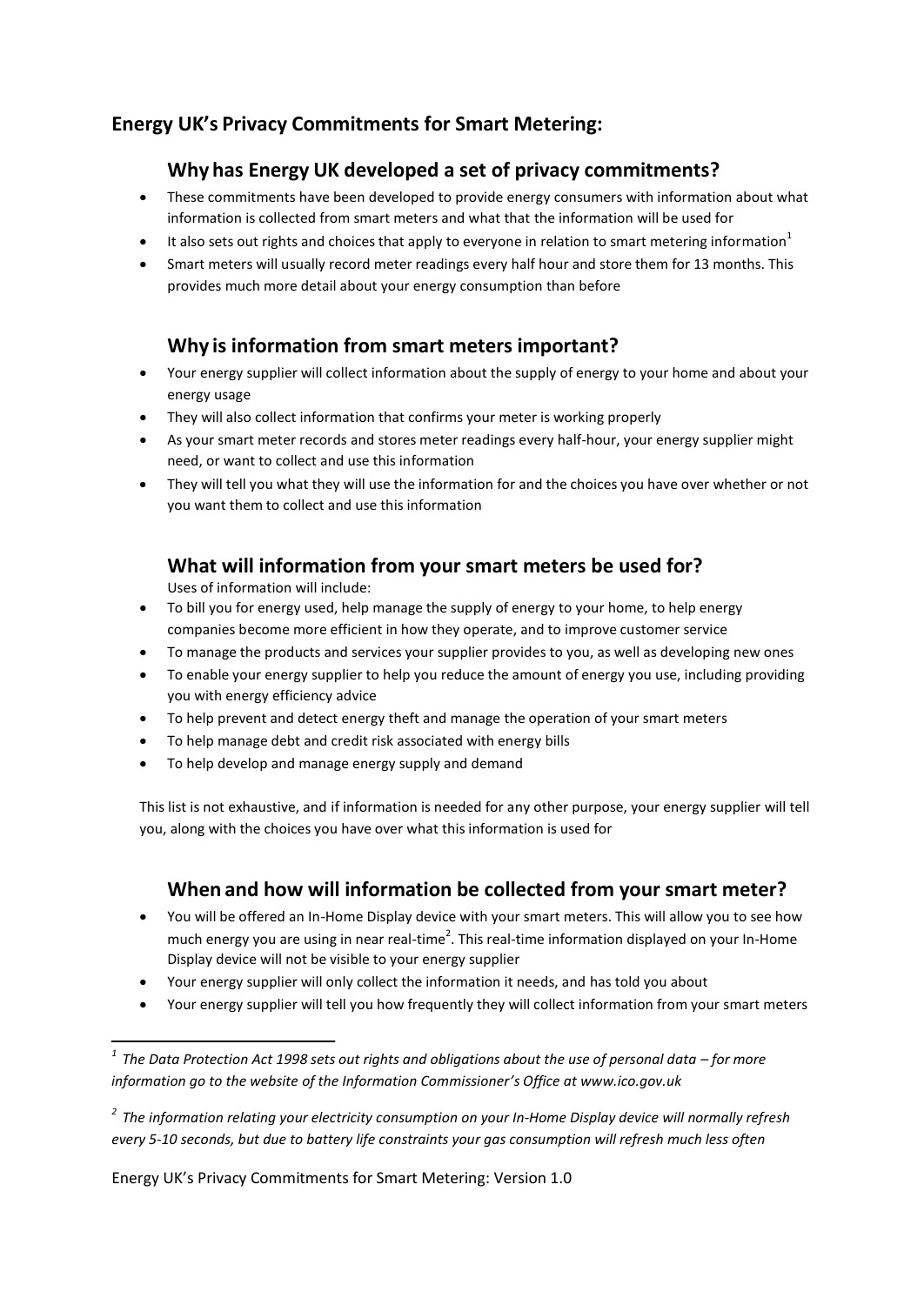- Consumption information will not be collected in real-time (your energy supplier won't be able to see the exact time you have used energy, just a total amount used between any two separate meter readings) unless it is needed for a particular product or service you have agreed to take
- Your energy supplier might need to obtain up to date information from your smart meter to help resolve a query you have about your energy account – they will tell you if they need to do this
- Your energy supplier will not collect consumption information about the use of individual appliances in your home, unless it is needed for a particular product or service you have agreed to take
- Information will be sent securely to your energy supplier, without the need for anyone to visit your home to read your meter
- Your energy supplier may still need to visit from time to time to carry out a safety inspection, or to read, repair or replace the meter if a problem occurs

## **Who else may be given access to the information collected from your smart meter?**

- Organisations and agents that your supplier contracts with to help them run their business, or help provide products and services to you
- Other industry parties, such as network companies, who help manage energy supply, distribution or central industry systems.
- In some certain circumstances the police or other organisations, including industry bodies involved in preventing and detecting theft or fraud, in accordance with data protection law
- Your energy supplier will not sell information from your smart meters to any third parties, unless you agree
- Wherever possible, your energy supplier will tell you if they may need to disclose information about you to any other party

# **How will I be kept informed about the use of information from smart meters?**

- Your energy supplier will tell you what your information will be used for before your smart meters are installed, and also include details in any information that is given to you when your smart meter is being installed
- If the way your information is to be used changes, or if it is to be used for different purposes, your supplier will tell you (in advance wherever possible), and where relevant, highlight any choices you have over whether to accept these changes

## **What choices do I have and when can I make them?**

- Your supplier will tell you about the choices you have in relation to the collection and use of information from your smart meter. As a minimum this will include the chance to ask them not to collect and use half hourly meter readings if these are not needed to meet contractual or legal obligations
- You can make choices about how your supplier collects and uses your information at any time, before or after your smart meters are installed, including when you are notified of any changes to how your information is collected or used
- Your energy supplier will give you details of who to contact about the choices you might want to make regarding the collection and use of information from your smart meters

Energy UK's Privacy Commitments for Smart Metering: Version 1.0